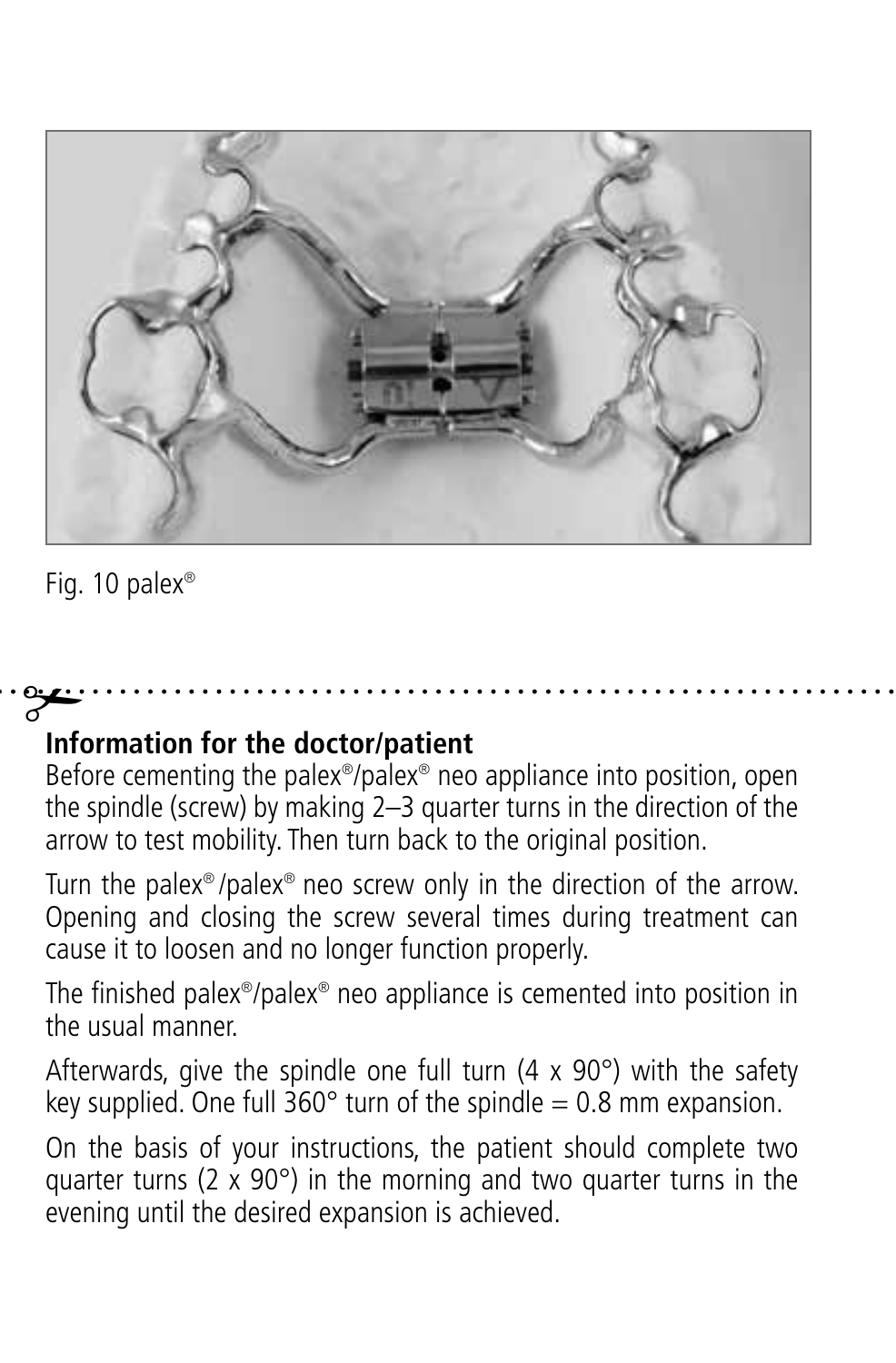

Fig. 11 palex® neo

**Note:** Always use only the blue safety key supplied to prevent swallowing!

Regular visits are recommended to monitor progress.

The palex® neo screw has, due to its construction, no active stop (indent in pin offers passive stop). If the palex® neo screw is turned too far, the spindle looses its function and the screw is held in position by the pins. It is then no longer possible to turn the palex® neo screw back.

The palex®/palex® neo appliance is secured against unwanted reversing, after the desired degree of expansion is achieved, by fitting a ligature or blocking with acrylic. The appliance should remain in the mouth for approximately 2-3 months for stabilization purposes.

A retainer should be worn following removal of the appliance.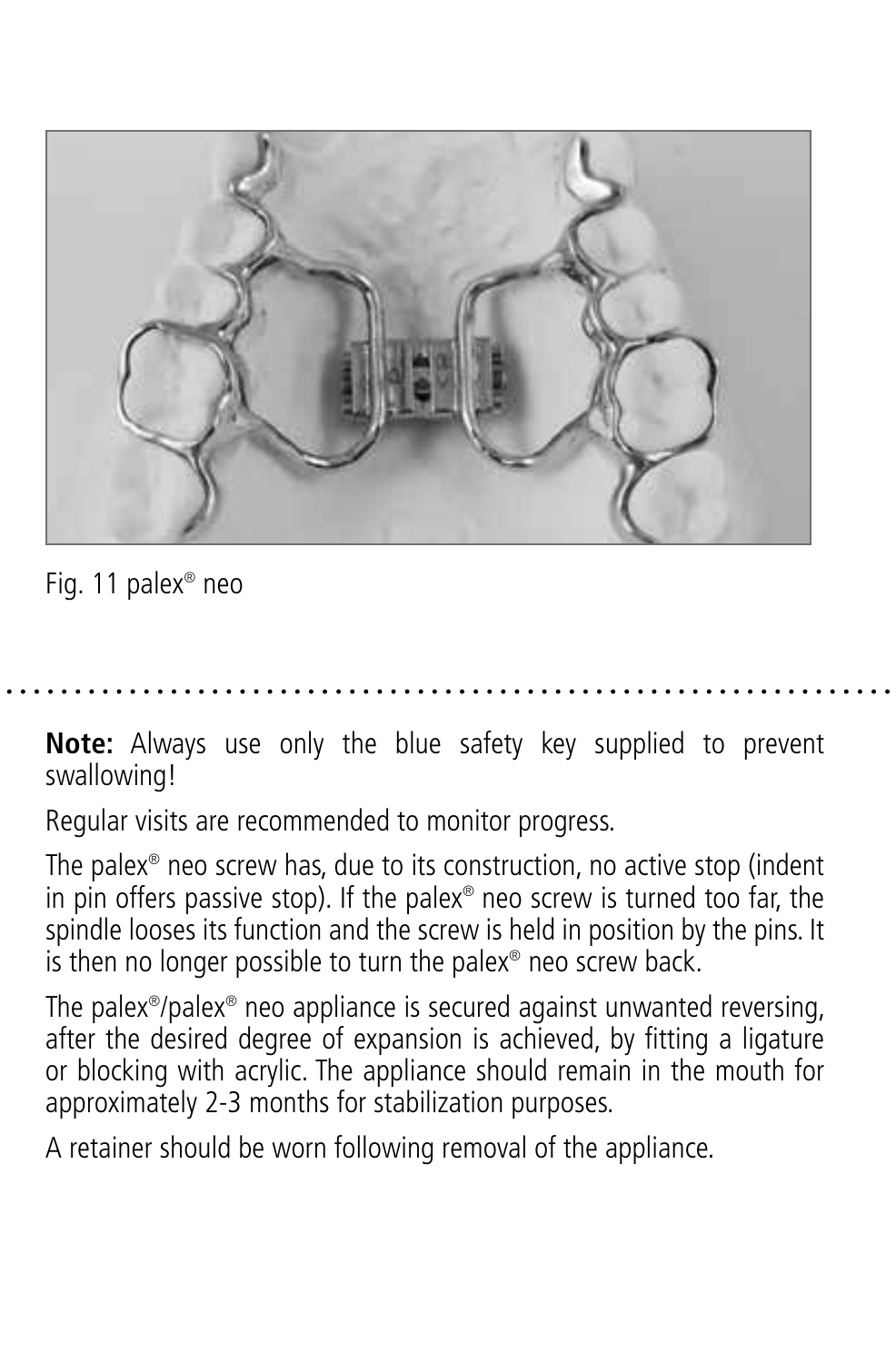



Fig. 12 Fig. 13 Safety Key REF 611-120-00



The product should not be used if there is a known allergic reaction to one or more of the material components.

 Should the user and/or the patient become aware of serious problems arising from the use of the product, it is important that the manufacturer and the competent authority in the country in which the user and/or the patient is resident is informed accordingly.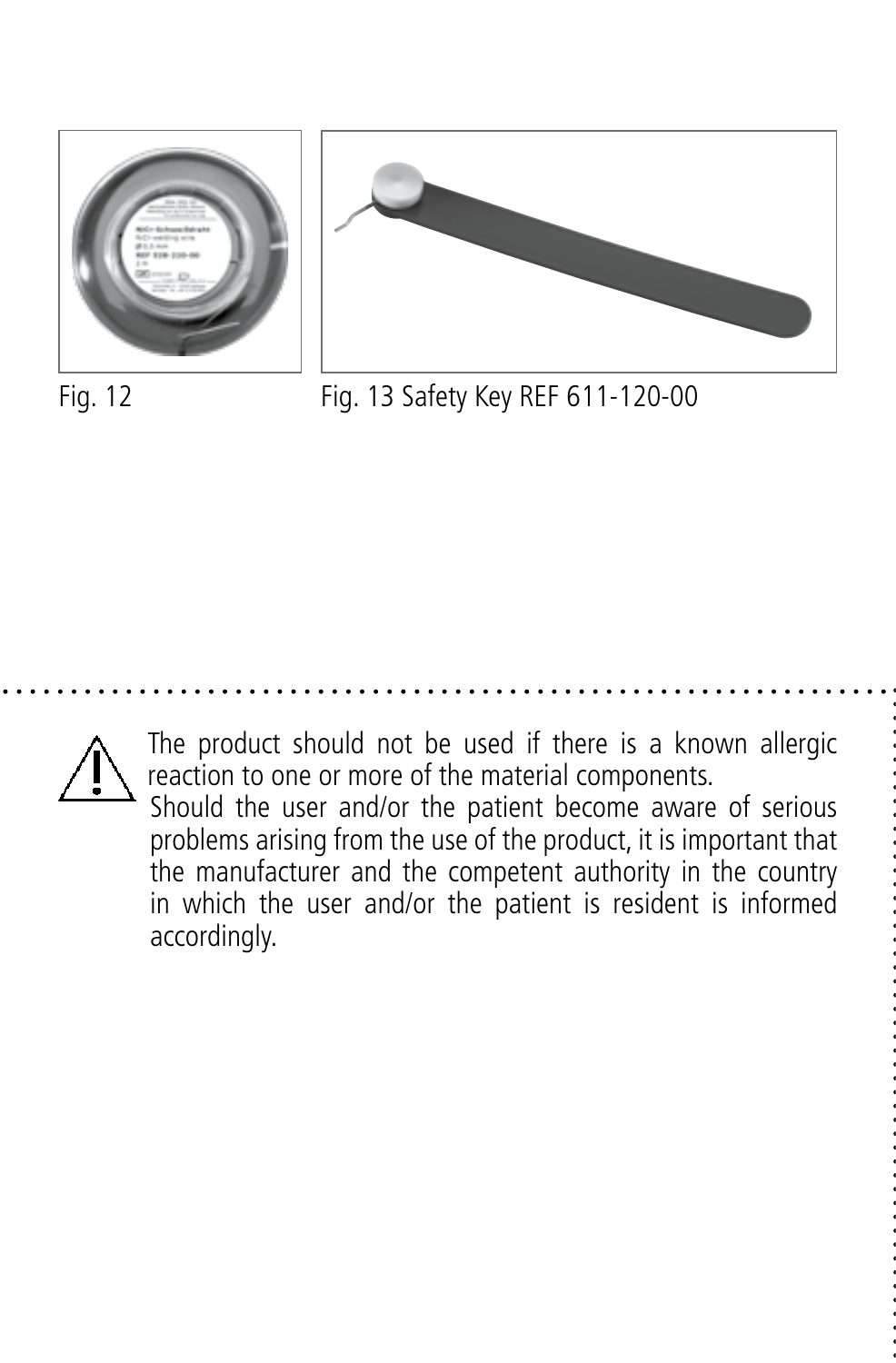- $\Rightarrow$  For more information on our products, please visit www.dentaurum.com
- Â Our orthodontic technicians are available to answer any questions you may have regarding our products:

Customer Service: Phone 800 523 3946 info@dentaurum-us.com

Date of information: 07/21 Subject to modifications



Dentaurum Inc. | 2050 Cabot Boulevard West, Suite 100 | Langhorne, PA 19047 | USA Phone +1 - 800 - 523 - 3946 I Fax +1 - 800 - 553 - 6389 | www.dentaurum.com I info@dentaurum-us.com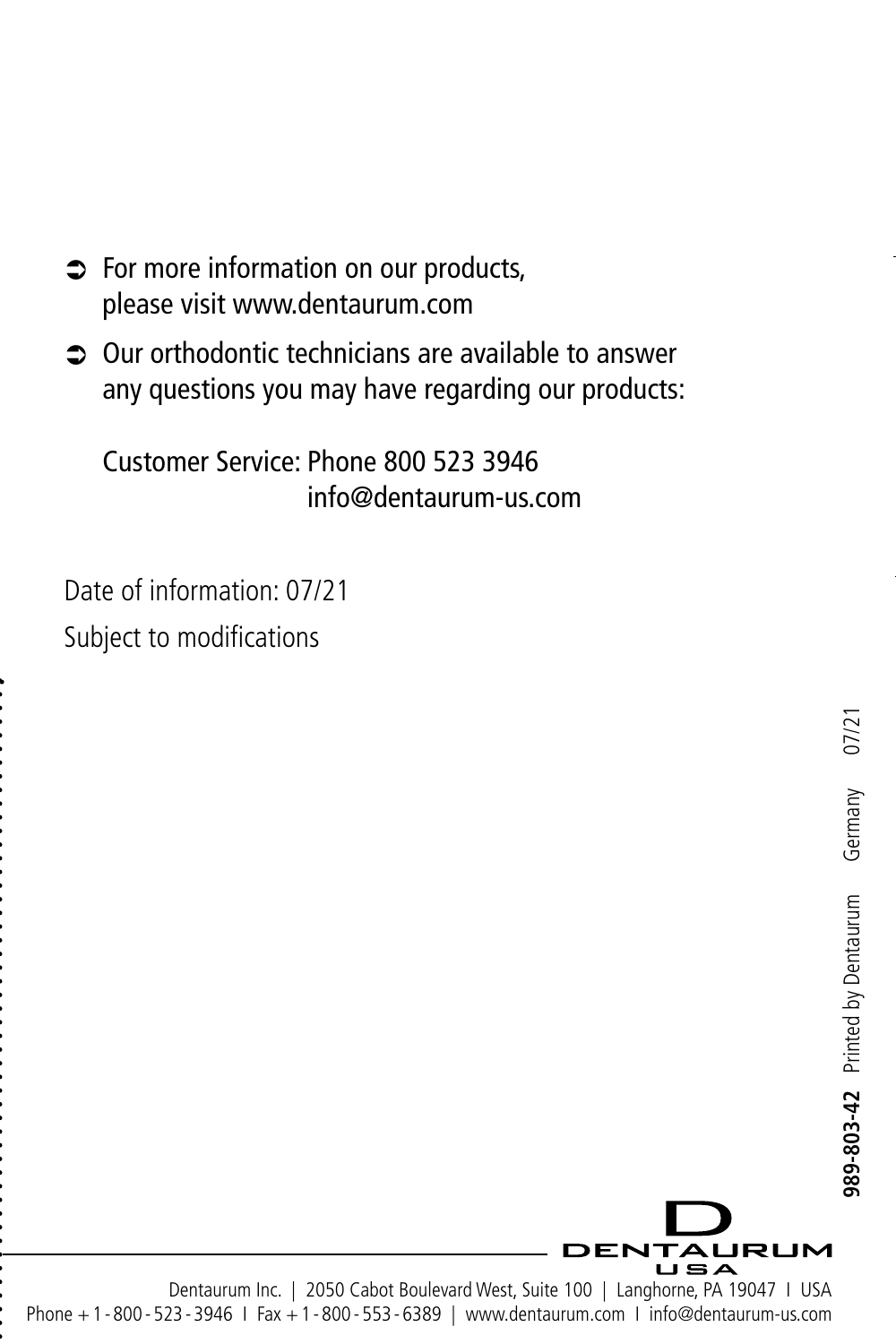

# pale $\times^{\circ}$ .<br>palex®**\_\_uneo**

# Screw without retention legs



US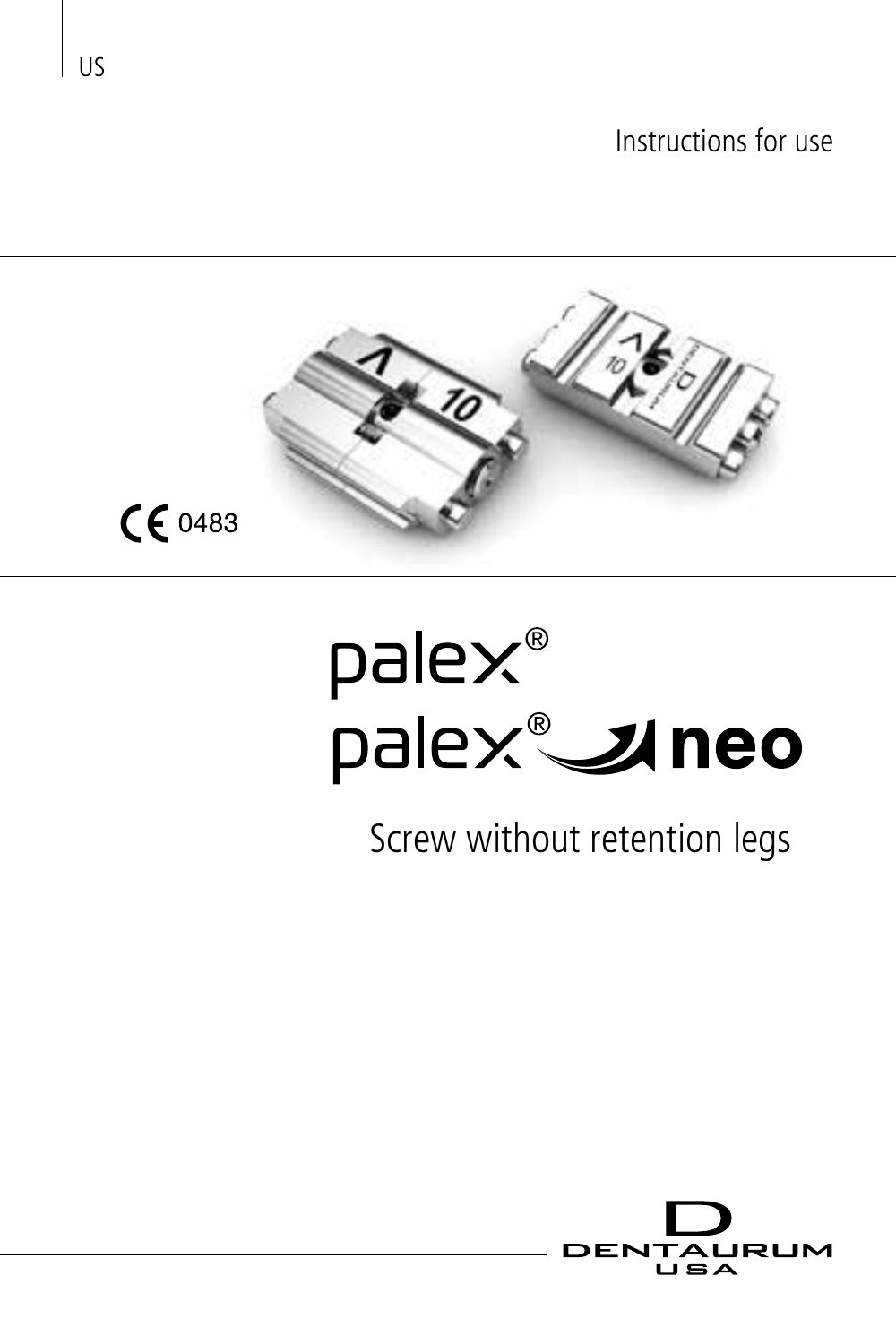#### **Dear customer,**

Thank you for choosing a quality product from Dentaurum.

It is essential to read these instructions carefully and adhere to them to ensure safe, efficient use and ensure that you and your patients gain full benefit.

Instructions for use cannot describe every eventuality and possible application. In case of questions or ideas, please contact your local representative.

As our products are regularly upgraded, we recommend that you always carefully read the current Instructions for use supplied with the product and stored in the internet at www.dentaurum.com, even though you may frequently use the same product.

#### **1. Manufacturer**

Dentaurum GmbH & Co. KG Turnstr. 31 I 75228 Ispringen I Germany

#### **2. General product description**

palex® and palex® neo screws without retention legs (hygienic rapid expansion screw, figs. 1–2) are special screws used for fast palatal expansion. The body of this screw is welded onto individual retention legs, connectors and/or so-called cap splints which have been either cast or produced by the SLM method in metal. The appliances are cemented or fixed to the tomas®-pin as usual. Follow the instructions from the cement manufacturer.

#### **3. Area of application**

Used for rapid palatal expansion with a fixed appliance.

#### **4. Fabrication of a palex®/palex® neo appliance with individualized retention legs and cap splints**

The following steps should be followed to manufacture individualized retention legs and cap splints by casting or by the SLM method (Fig. 3–5). Individualized cap splints are fitted on the first premolars in the maxilla and the first molars, each left and right (Fig. 10–11). The retention legs are connected to the palex®/palex® neo screw in such a way that two weld seams form along the lateral or the upper groove (Fig. 8–9). The palex®/palex® neo screw should be "suspended" at least 1–2 mm above the palatal vault/gingiva (Fig. 6–7) and its dorsal side should be in line with the mesio-palatal cusps of the first molars.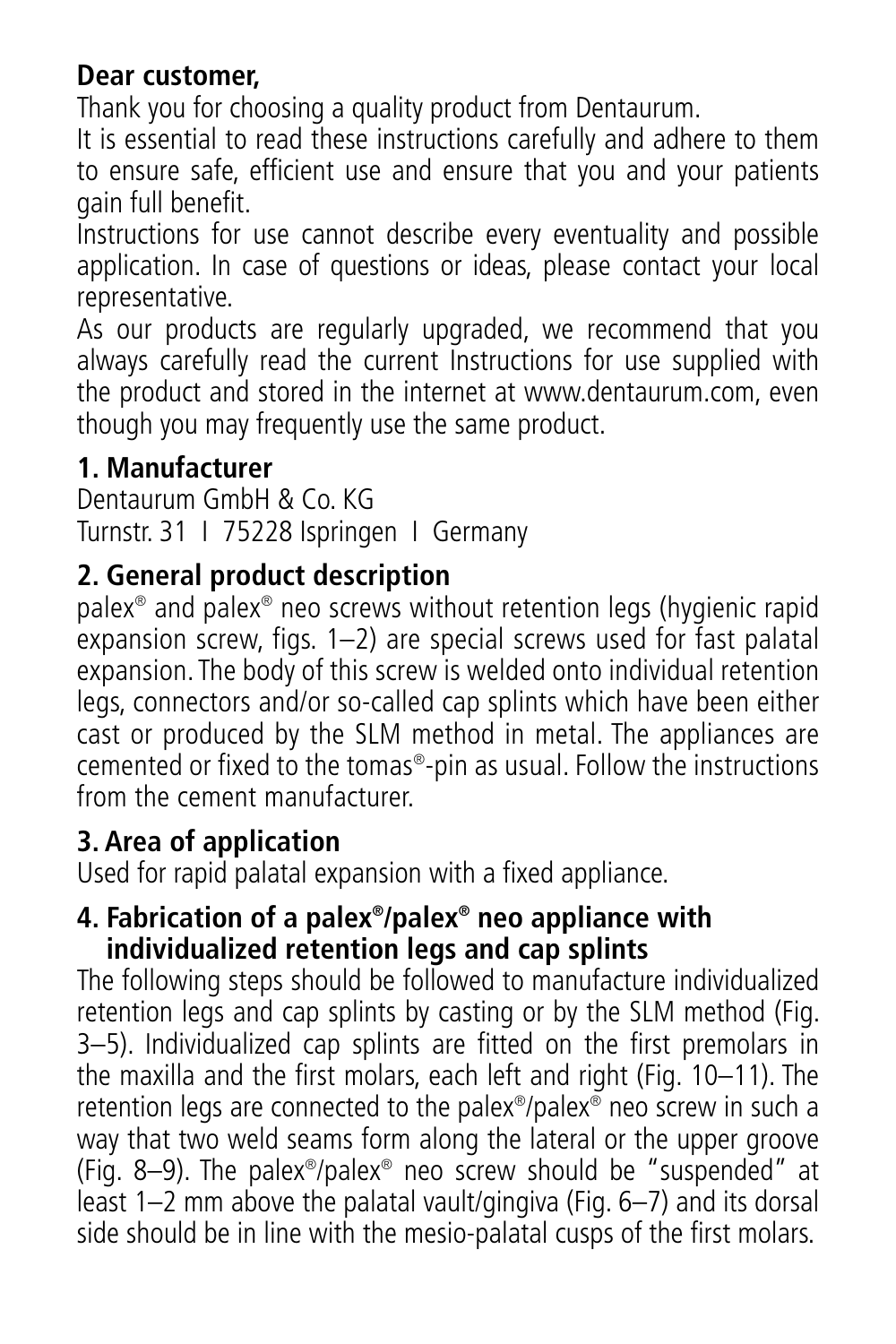In order to avoid leverage, the screws must be situated parallel to the occlusal plane. In order to facilitate the task of inserting the safety key (Fig. 13) and activating the screw, the palex®/palex® neo screw is fitted with the direction of rotation facing towards dorsal.

#### **5. Tips for working with palex®/palex® neo screws without retention legs**

For the connection to be durable, the individualized retention legs must be welded onto the groove of the body of the palex®/palex® neo screw (Fig. 8–9), for example using the welding unit desktop Compact (REF REF 090-578-50). As an average value for NiCr, the initial laser setting on the unit is as follows: 240 volt, 4 ms, 0.8 mm. The use of a shielding gas is indispensable during the welding process. When using or adding new material to reinforce the welding area, we recommend the NiCr welding wire, ø 0.50 mm (REF 528-220-00, Fig. 12).

#### **6. Composition**

The composition is included in the materials list; please refer to the catalog or www.dentaurum.com.

#### **7. Safety instructions**

Always use only the blue safety key (Fig. 13) supplied to prevent swallowing!

The product should not be used if there is a known allergic reaction to one or more of the material components.

#### **8. Information for single use products**

The palex<sup>®</sup>/palex<sup>®</sup> neo screw without retention legs is intended for single use only. Reconditioning a used palex®/palex® neo screw (recycling) and its reuse on a patient are not permitted.

#### **9. Additional information**

- There are no particular precautions to be taken when disposing of palex®/palex® neo screws after treatment.
- Should you have any questions, please contact your local representative.

#### **10. Product range**

Please refer to our Orthodontics catalog for the complete range of palex®/palex® neo screws.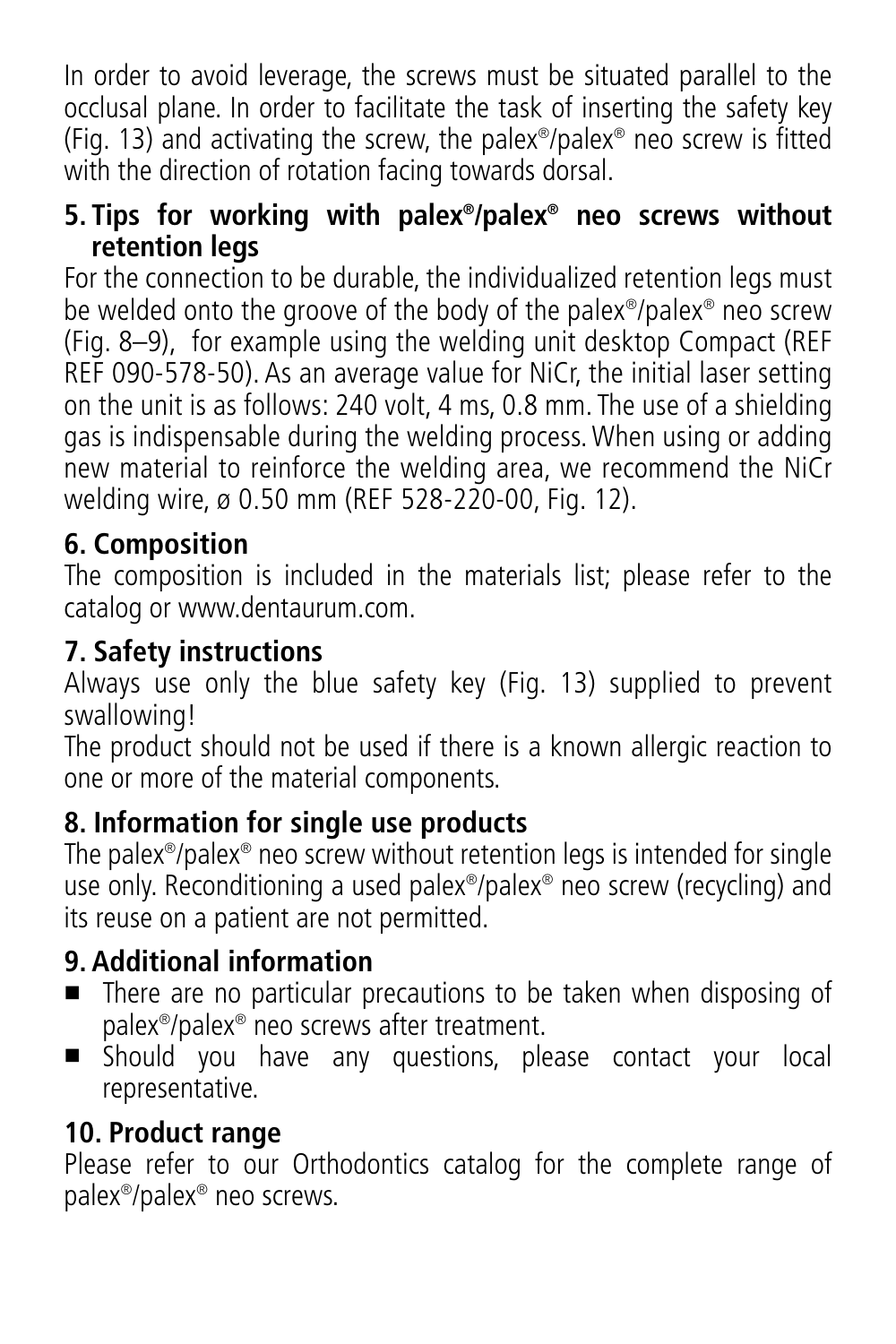### **11. Quality**

Dentaurum ensures faultless quality of its products. These recommendations are based upon Dentaurum's own experiences. The user is solely responsible for the processing of the products. Responsibility for failures cannot be taken, as Dentaurum has no influence on the processing on site.

#### **12. Explanation of symbols used on the label**



Refer to the label. Additional information can be found at www.dentaurum.com (Explanation of symbols REF 989-313-00).





Fig. 1 palex<sup>®</sup> Fig. 2 palex<sup>®</sup> neo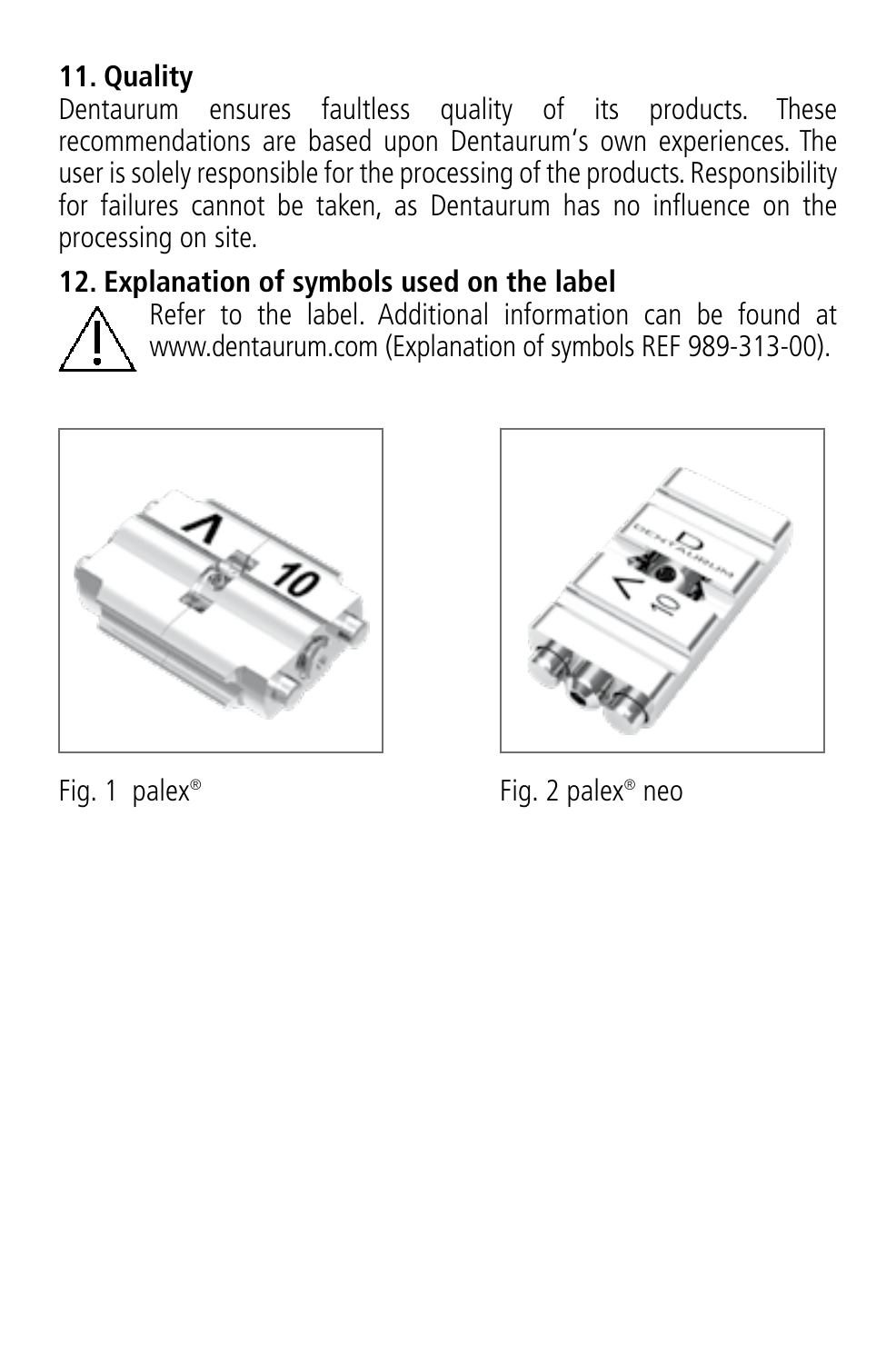

Fig. 3 palex® neo



Fig. 4 palex®



Fig. 5 palex® neo